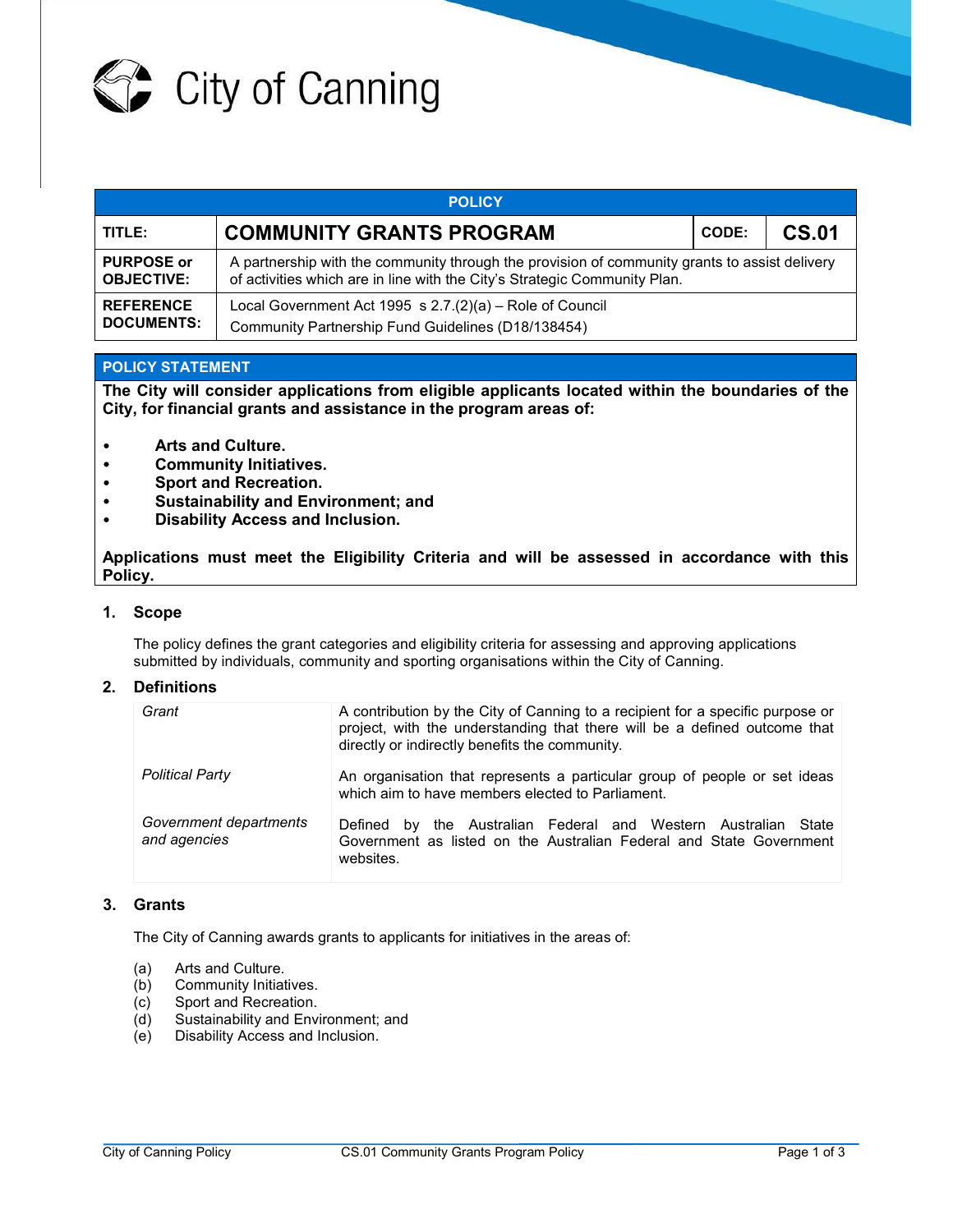

# **4. Eligibility Criteria**

To be eligible for community grants, applicants must either reside, be located and / or operate in the City of Canning. All applicants must be able to demonstrate the benefit to the Canning community.

The following are eligible for the outlined grant levels:

- 4.1 Grants up to \$500
	- (a) Individuals.
	- (b) Not-for profit organisations.
	- (c) Government and Not-for-Profit kindergartens primary and secondary schools.
- 4.2 Grants greater than \$500
	- (a) Incorporated Not-for-Profit organisations.
	- (b) Government and Not-for-Profit kindergartens primary and secondary schools.

#### **5. Assessment and Approval**

- 5.1 Grant funding is competitive. Grant applications will be assessed on:
	- (a) Community need
	- (b) Planning and management.
	- (c) Value for money.
	- (d) Ability to assist in delivering the Strategic Community Plan.
- 5.2 A panel of senior City Officers will assess and rank grant applications against the assessment criteria and process through the approval process, outlined in the Grant Guidelines.
- 5.3 Grants up to and including \$500 to be approved by a City of Canning Director.
- 5.4 Grants greater than \$500, up to and including \$5,000, to be approved by the Chief Executive Officer.
- 5.5 Grants greater than \$5,000 to be referred to Council for determination, following assessment.

#### **6. Grant Funding Agreement**

 Applicants who are awarded a grant by the City of Canning shall enter into a grant funding agreement with the City of Canning, setting out:

- (a) Reporting and accountability requirements.
- (b) The purpose that the grant is to be used for.
- (c) Any requirements to recognise the City of Canning as the grant provider; and
- (d) Acquittal requirements.

#### **7. Ineligibility**

The following are ineligible for grant funding:

- (a) Political parties.
- (b) Government departments and agencies; and
- (c) Applicants that have an outstanding grant acquittal with the City of Canning, unless there is evidence of exceptional circumstances which are approved by the Chief Executive Officer.

## **GOVERNANCE REFERENCES**

| <b>Statutory Compliance</b> | Local Government Act $1995 - D.2.7$ (2)(a)          |  |
|-----------------------------|-----------------------------------------------------|--|
| l Process Links             | Community Partnership Fund Guidelines (D18/138454). |  |